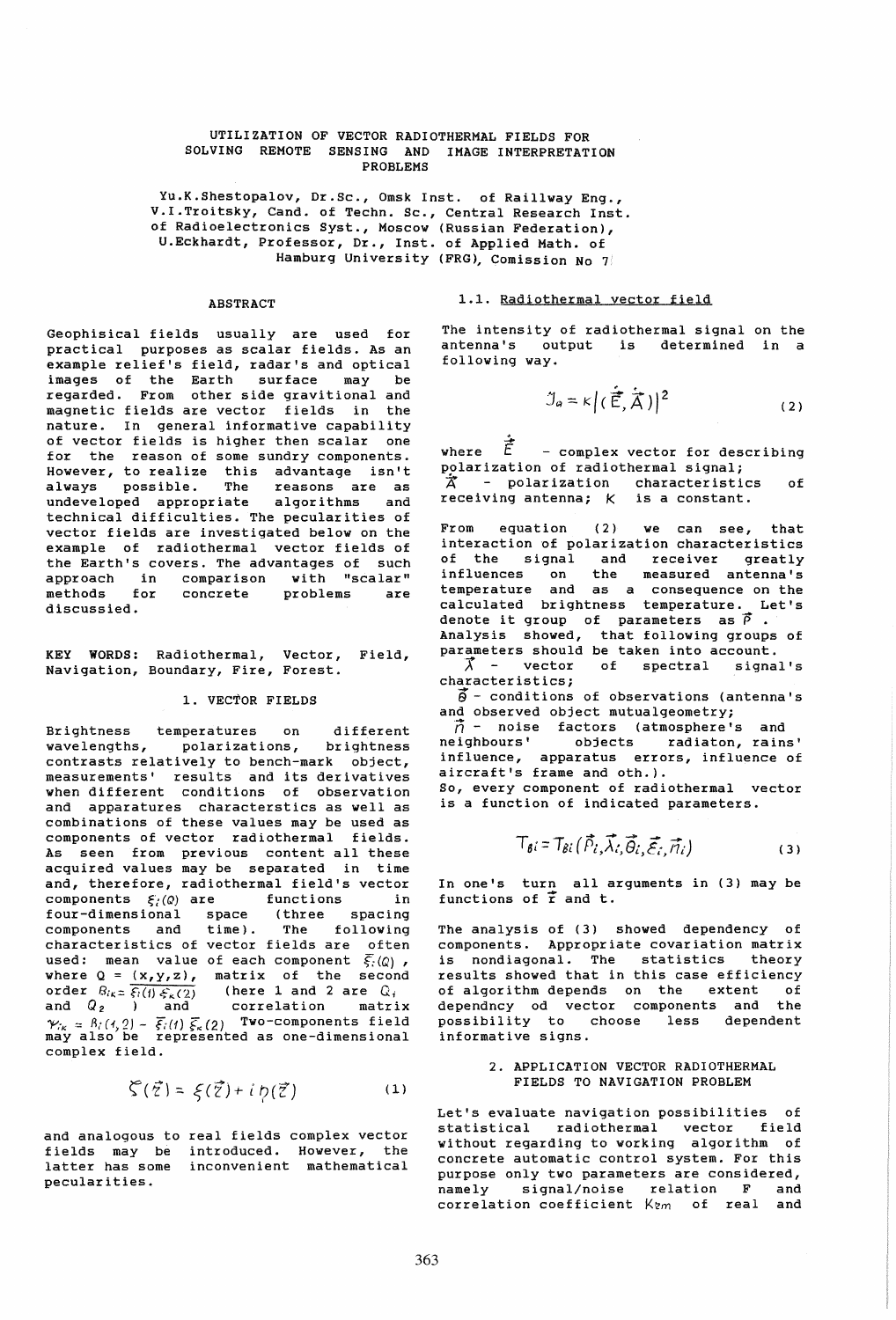predicted model radiothermal fields. For scalar field we have:

$$
F = \frac{6z}{\sqrt{6_n^2 + 6z_m}}
$$
 (4)

where  $6^{2}_{z}$  - dispersion of brightness temperatures of real radiothermal field;  $\frac{62}{6n}$  - receiver noise intensity;  $6\frac{2}{2}$ <br>"generalized" noise of model field.

The latter may be found for scalar field as

$$
6_{zm}=\frac{1}{mn}\left\{\sum\limits_{i=1}^{n}\sum\limits_{j=1}^{m}\left[(T_{ijz}-\overline{T}_{z})-(T_{ijm}-\overline{T}_{m})\right]^{2}\right\}^{\frac{1}{2}}(5)
$$

where i, j correspond to discret readings of brightness temperature  $T_{ij}$  respectively real (r) and model (m) radiothermal fields.

Let's consider vector radiothermal field with brightness temperatures on  $0.8$  and  $2.25$  sm as components Appropriate sm as components. Appropriate correlation coefficients for one trace are given in table 1. Observation angle for polarization measurements 30 degrees.

Table 1<br>of brightnees Correlation coefficients temperatures for two wavelengths

| $\tau_{6}(2.25)$ | $\mathcal{T}_{\beta}(0.8)$ nadir | vert.<br>pol. (30) | hor.<br>pol.(30) |
|------------------|----------------------------------|--------------------|------------------|
| nadir            | 0.76                             | 0.42               | ი. ნ             |

| $\sqrt{\hat{\epsilon}(0.8)}$ | Inadir | vert.     | hor.     |
|------------------------------|--------|-----------|----------|
|                              |        | pol. (30) | pol.(30) |
| $\mathcal{T}_{B}(0.8)$       |        |           |          |
| nadir                        |        | 0.57      | N. 81    |

It is evident from table 1 the dependency<br>indicated above data for different indicated above<br>wavelengths as as well as for different polarizations when wavelength 0.8 sm.

As well known methods of automatic systems' control are well adopted to independent components of state vector. The same also is preferable for analysing navigation properties of radiothermal fields for the reasons of stability and simplicity of such decision. Below we'll consider covariation matrix of brightness temperatures 0.8 and 2.25 sm channels when direction of observation is nadir.

$$
K = \begin{pmatrix} t_{11} & t_{12} \\ t_{21} & t_{22} \end{pmatrix}
$$
 (6)

where  $t_{12} = t_{21} = (T_2 - \overline{T}_2)(T_1 - \overline{T}_1)$ ;  $T_1 = T_B(0.8)$ ,  $T_2 = T_8 (2.25)$ .

For = 0.76 matrix of orthogonalized transfo rmation is

$$
\mathfrak{P} = \begin{pmatrix} 1 & 1 \\ 1 & -1 \end{pmatrix} \tag{7}
$$

and cosequently instead field vector  $\vec{p}$ =  $\{(\bar{T}_i-\overline{\bar{T}}_i),(\bar{T}_2-\overline{\bar{T}}_2)\}$  for solving's algorithm it is necessery to use vector  $\overline{\mathcal{T}}_{\theta}$  .

$$
\overrightarrow{T}_{\beta}^{\prime} = \varphi \overrightarrow{T}_{\beta} = \begin{pmatrix} T_{\gamma} - \overline{T}_{\gamma} + T_{2} - \overline{T}_{2} \\ T_{\gamma} - \overline{T}_{\gamma} - T_{2} + \overline{T}_{2} \end{pmatrix}
$$
 (8)

It's covariation matrix becomes diagonal.

Sometimes in addition to (8) decorrelation transformation $(k')^{\dagger}\ell$  is used, but then com ponents' orthogonality may disturbed. It is .<br>necessery taking into account concrete algorithm in this case.

## 2.1. Vector fields' navigation gain

To evaluate advantages of vector radiothermal field for navigation problem solving one should adopt criteria F and  $K_{2m}$ to vector field. It may be done in a following way. For example,

$$
G_{2m}^{c} = \frac{1}{m!} \sum_{i=1}^{n} \sum_{j=1}^{m} N\left[\left(\overrightarrow{T}_{2ij} - \overrightarrow{\overrightarrow{T}_{2}}\right) - \left(\overrightarrow{T}_{mij} - \overrightarrow{\overrightarrow{T}_{m}}\right)\right]
$$
(9)

where N is appropriate criterion or metric, chosen on the base a priori information about field's vector components.

Two mentioned above navigation field parameters F and are sited in table 2 separately for scalar fields (wavelenth 0.8 and 2.25 sm) and for two-components vector field provided the same brightness<br>temperatures are used as vector's temperatures are components.Two traces are analysed (numbers 1 and 2). Spherical metric in (10) was chosen. It is evident from table 2 that vector field has better navigation quality.

Table 2 Navigation parameters of radiothermal field

| Wavelegth | K2m   |      |      |      |
|-----------|-------|------|------|------|
| śm        |       | 2    |      | 2    |
| 0.8       | 0.985 | 0.61 | 5.55 | 1.22 |
| 2.25      | 0.981 | 0.63 | 5.48 | 1.3  |
| 0.8; 2.25 | 0.986 | 0.7  | 5.77 | 1.82 |

## 3. DETERMINATION OF NATURAL OBJECTS BOUNDARIES

#### 3.1. Scalar field case

Earlier (Maslovsky, 1990) radiothermal method of specification natural object's boundaries was suggested. As an example on Fig. l,a the dependence of brightness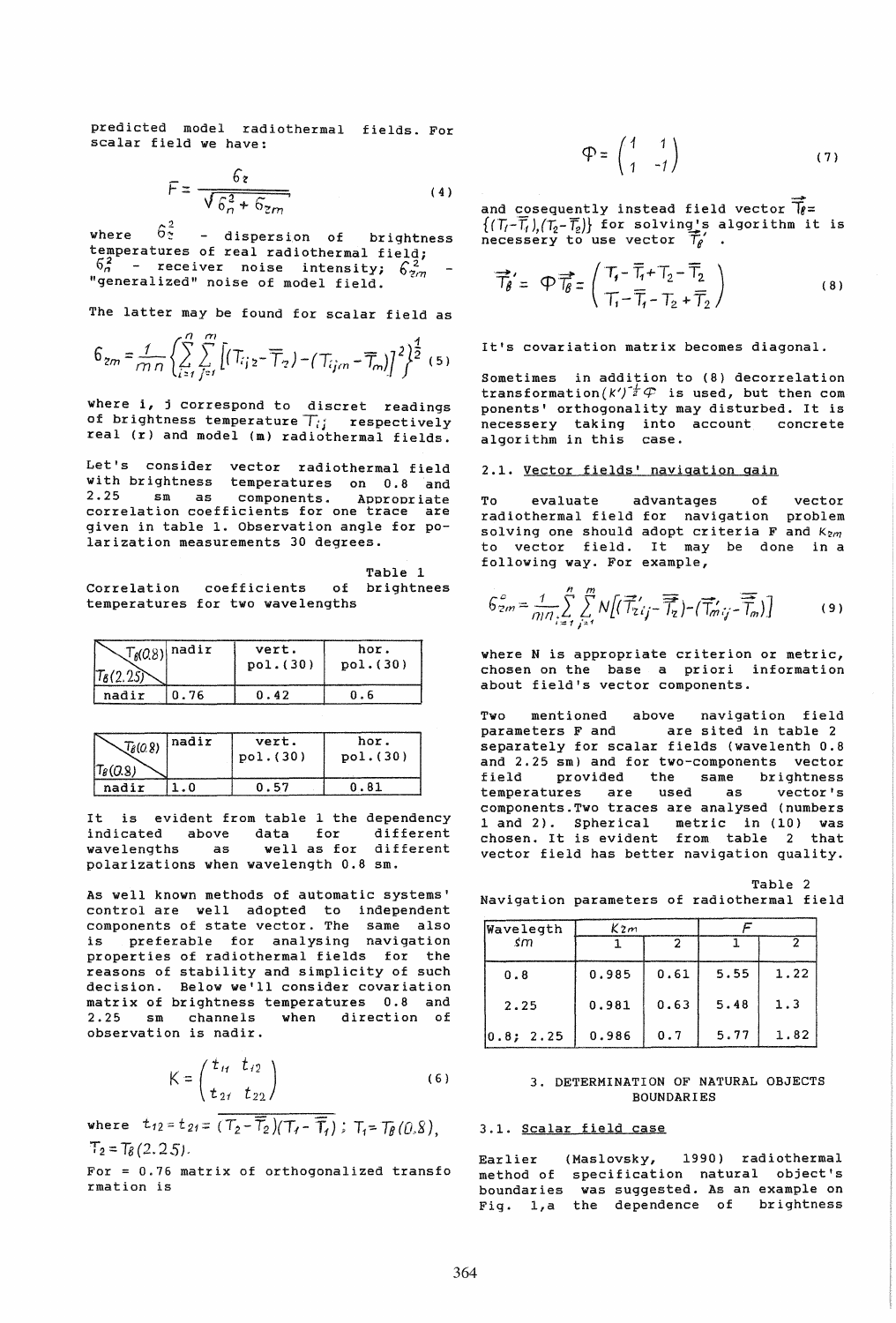





Fig. 1. Error of estimation of boundary "soil - water" location.

along trace with "soil temperatures water" boundary is shown. The bank is rushy and for this reason boundary "soil-water" can't be identified with the aid of optical measurements. The possible error of estimation by means of radiothermal measurements is illustrated on Fig.1,a. For practical application such accuracy is unsufficuent.

The following approach is suggested to improve boundary location estimation. Discret readings of brightness temperature are  $T_{\theta}(\ell_j)$ . Let's consider succession of<br>values  $T_{\theta}(\ell_j) - T_{\theta}(\ell_{j-1})$  and their floating<br>mean value (Fig. 1,b). Boundary location  $\ell_{\ell-w}$ is determined on the base of analysis of changing floating mean value as

$$
\ell_{\text{S-W}} = \ell (\Delta T_{\beta} = 0) - \frac{d}{2} \tag{10}
$$

where  $\Delta T_{\theta} = 0$  correspond to point  $A$ ; d - linear size of resolving element along envisaged trace.

General error estimation of  $\ell_{\text{S-W}}$  is summarized from apparatus, antenna's errors, background radiation influence, height determination error and so on.

## 3.1 Vector field approach

Additional information extracted from the same data expediently to use for the<br>following specification boundary "soil water" location. Dispersion of three brightness neianhourina temperatures readings as the second component of radiothermal field vector is used for this This sign is sufficuently purpose. informative as water surface's brightness temperatures dispersion is essencially less then soil's one. Taking into account (10) and obstacle that components we have chosen are orthogonal we may write the the solving rule in a following way: minimum of resolving function corresponds to value  $l_{\text{cm}} - d/2$  , where

$$
f(\ell) = \left\{ \left( \Delta T_{\beta}(\ell) \right)^2 + c \, 6_{\ell}^2(\ell) - D \left| \frac{\partial^2 \ell(\ell)}{\partial \ell} \right| \right\} \tag{11}
$$

Here C and D - constants.

Error's interval is shown on Fig. 1,c.

Additional term in (11) is introduced to emphasize minimum of solving function, as in general to the right from point A fluctuations' decreasing may continues<br>owing to influence more "warmer" radiation of soils and vegetation covers.

 $\circ$  f of estimation Comparison accuracy boundary location with the help  $of$ suggested approaches show the advantage of vector field method.

#### 4. FIRE DANGER DETERMINATION

Radiothermal method of fire danger in the forest determination (Troitsky, 1991) based on the separation sampling values of brightness temperatures corresponding to forest soil's cover and crowns of trees. The essence of it is in the use stable radiation characteristics of trees' crowns as bench mark samples a priori distributed on normal law. The parameters of the latter easily may be found when data treatment. The rest of samples mainly corresponds to<br>soil's cover radiation. In such way the<br>latter one is related with class of fire in the forest (Fig. 2). Valid danger estimation may be reached when samples<br>volume contains 40 - 120 of independent readings of brightness temperatures (it also means the same number of resolving elements). Obtaining of such volume isn't always acceptable and its reduction is desirable.

Below for the simplicity we'll consider only pair of different resolving elements